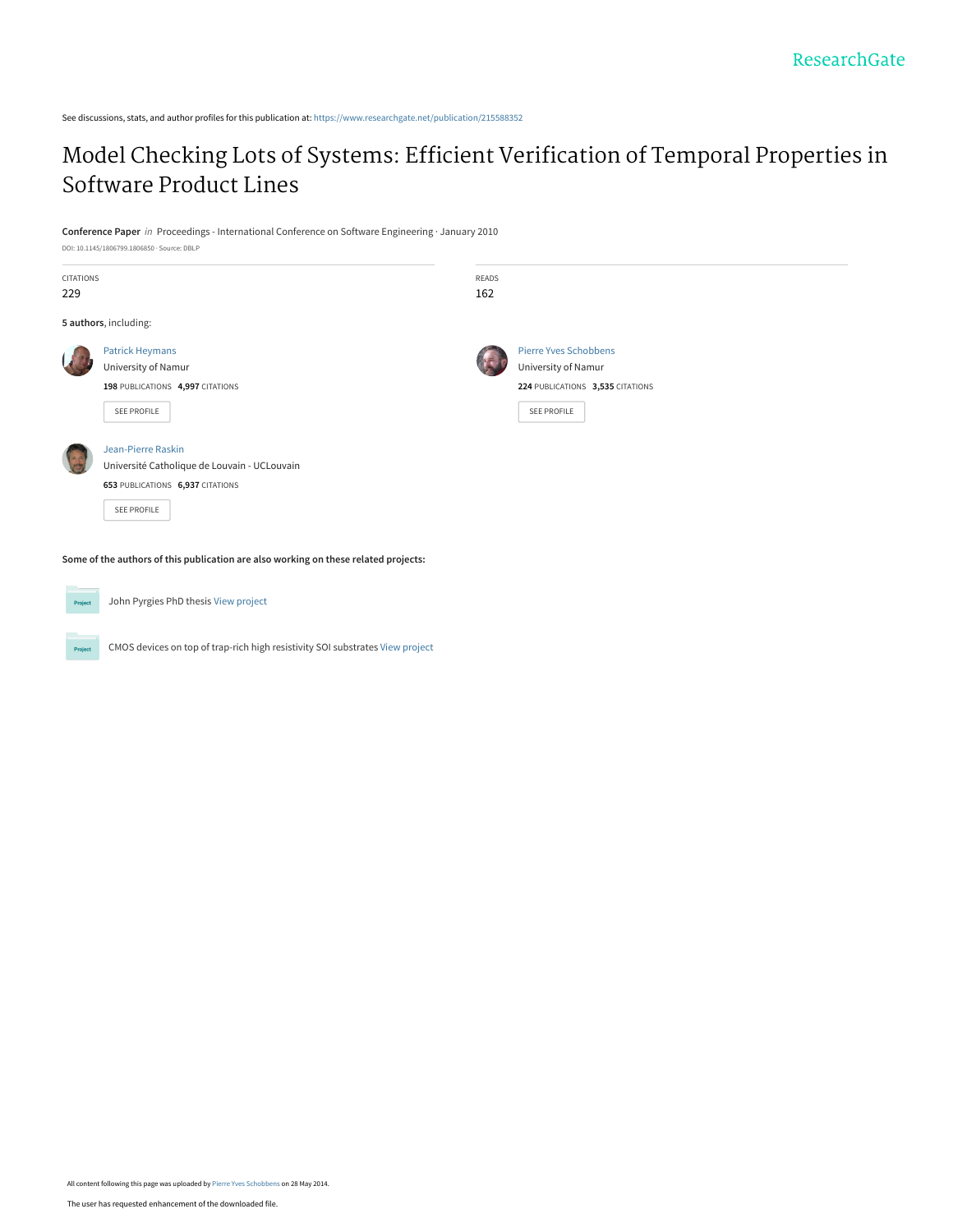# **Model Checking Lots of Systems**

Efficient Verification of Temporal Properties in Software Product Lines

Andreas Classen,<sup>∗</sup> Patrick Heymans, Pierre-Yves Schobbens University of Namur, Belgium {acs,phe,pys}

Axel Legay IRISA/INRIA Rennes, France axel.legay@irisa.fr

Jean-François Raskin

Université Libre de Bruxelles, Belgium jraskin@ulb.ac.be

# ABSTRACT

In product line engineering, systems are developed in families and differences between family members are expressed in terms of features. Formal modelling and verification is an important issue in this context as more and more critical systems are developed this way. Since the number of systems in a family can be exponential in the number of features, two major challenges are the scalable modelling and the efficient verification of system behaviour. Currently, the few attempts to address them fail to recognise the importance of features as a unit of difference, or do not offer means for automated verification.

@info.fundp.ac.be

In this paper, we tackle those challenges at a fundamental level. We first extend transition systems with features in order to describe the combined behaviour of an entire system family. We then define and implement a model checking technique that allows to verify such transition systems against temporal properties. An empirical evaluation shows substantial gains over classical approaches.

# Categories and Subject Descriptors

D.2.4 [Software Engineering]: Software/Program Verification—Formal methods, Model checking

## General Terms

Algorithms, Reliability, Theory, Verification

## Keywords

Software Product Lines, Features, Specification

## 1. INTRODUCTION

A software product line (SPL) is traditionally defined as "a set of software-intensive systems that share a common, managed set of features satisfying the specific needs of a

Copyright 2010 ACM 978-1-60558-719-6/10/05 ...\$10.00.



<span id="page-1-0"></span>Figure 1: Several variants of a vending machine.

particular market segment or mission and that are developed from a common set of core assets in a prescribed way" [\[10\]](#page-10-0). Software product line engineering (SPLE) promotes reuse throughout the software lifecycle in order to benefit from economies of scale when developing several (usually many) similar systems. SPLE proved beneficial to the development of embedded and critical systems [\[14\]](#page-10-1), which makes formal modelling and verification in SPLE all the more important.

The differences between the systems of an SPL (i.e. its variability) are typically expressed in terms of features. In SPLE, features are first-class abstractions that shape the reasoning of the engineers and other stakeholders [\[8\]](#page-10-2). A set of features can be seen as the specification of a product, i.e. a particular member of the product line. Feature diagrams (FDs) [\[21,](#page-10-3) [31\]](#page-10-4) are commonly used to model the variability of the SPL. An FD expresses the set of valid products, and since products are combinations of features, there might be an exponential number of them. For this reason, it is unrealistic to specify or verify the behaviour of each product individually. We illustrate these points with an example.

## 1.1 Motivating example

Throughout this paper, we use a beverage vending machine (inspired from [\[17\]](#page-10-5)) as a running example. In its basic version, the vending machine takes a coin, returns change,

<sup>∗</sup>FNRS Research Fellow

Permission to make digital or hard copies of all or part of this work for personal or classroom use is granted without fee provided that copies are not made or distributed for profit or commercial advantage and that copies bear this notice and the full citation on the first page. To copy otherwise, to republish, to post on servers or to redistribute to lists, requires prior specific permission and/or a fee.

*ICSE* '10, May 2-8 2010, Cape Town, South Africa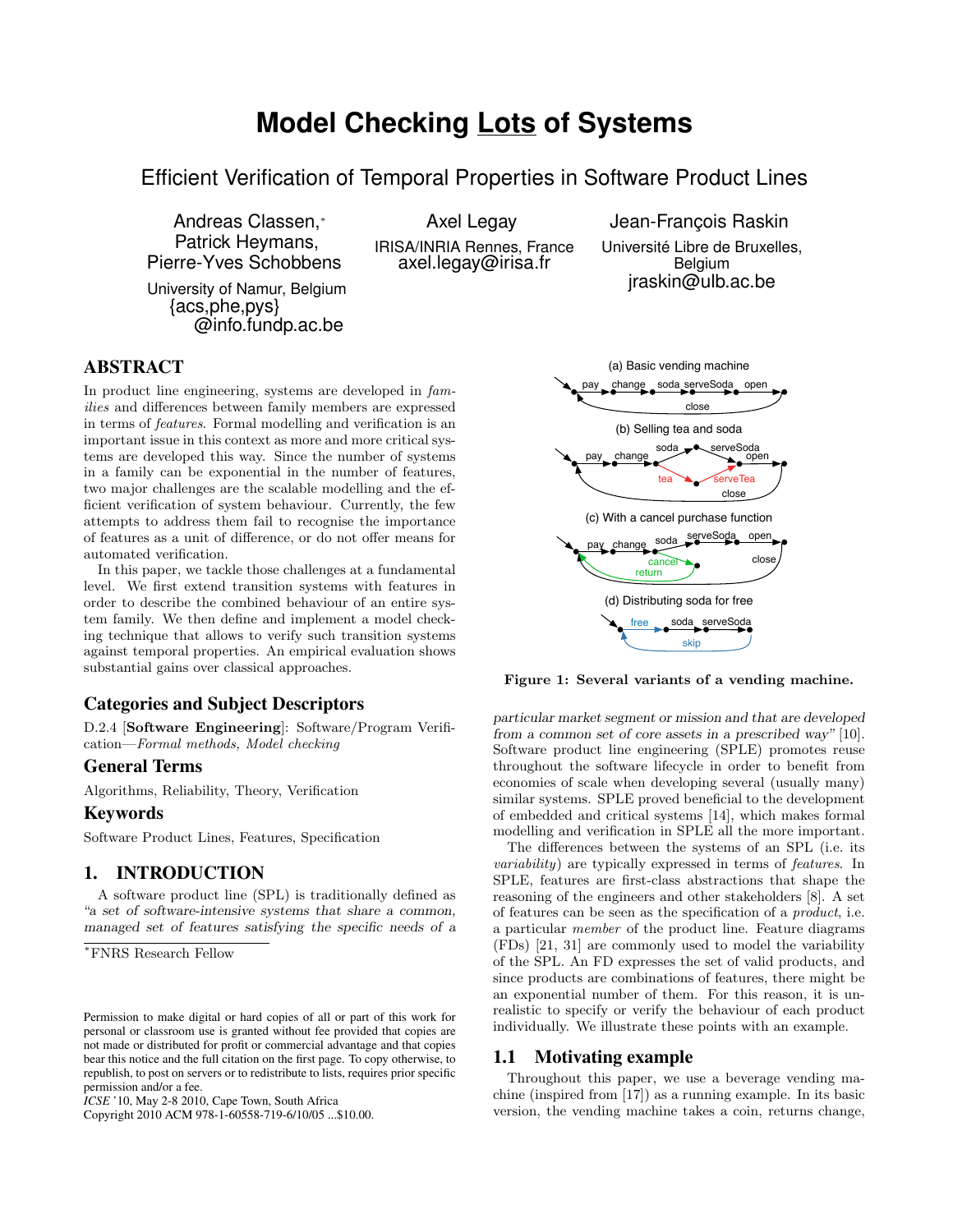

<span id="page-2-0"></span>Figure 2: FD for the vending machines of Figure [1.](#page-1-0)

serves soda, and eventually opens a compartment so that the customer can take her soda, before it closes it again. This behaviour is modelled by the transition system (TS) shown in Figure  $1(a)$  $1(a)$ . A number of variants of this basic machine can be considered, as for instance a machine that also sells tea, shown in Figure [1\(](#page-1-0)b). A second variant lets the buyer cancel her purchase after entering a coin, see Figure [1\(](#page-1-0)c). A third one offers free drinks and has no closing beverage compartment, see Figure [1\(](#page-1-0)d).

By combining these variants, yet other vending machines can be obtained. In fact, these four products are part of a larger SPL, which in terms of features is modelled by the FD of Figure [2.](#page-2-0) Basically, this FD formally describes the set of vending machine variants. In this case, there are twelve of them. This means that a model of the behaviour of a small example such as this would already require twelve, largely identical, behavioural descriptions, four of which are shown in Figure [1.](#page-1-0) For realistic cases, this number is so high that it is outright impossible to verify, let alone model, each product individually.

#### 1.2 Current challenges

The above example illustrates two challenges that modelbased SPLE approaches need to address: (a) scalable modelling and (b) efficient verification of system behaviour. Current proposals are based on UML [\[34\]](#page-10-6), modal transition systems [\[18,](#page-10-7) [17\]](#page-10-5), modal I/O automata [\[23,](#page-10-8) [24\]](#page-10-9), deontic logics [\[2\]](#page-10-10) and CCS [\[20\]](#page-10-11). With the exception of [\[24\]](#page-10-9), these proposals suffer from two main limitations, both of which are addressed in the present paper.

Firstly, their behavioural models often fail to recognise the importance of features as a unit of difference. This means that they capture different behaviours, but offer little to no means to relate products and their behavioural descriptions. They also cannot make use of information contained in variability (e.g., feature) models, such as the co-occurrence or mutual exclusion of two or more features. Secondly, none of the proposals provides concrete means for checking behavioural models against temporal properties. A more thorough discussion of related work is provided in Section [7.](#page-8-0)

#### 1.3 Contribution

In this paper, we materialise the vision sketched in [\[9\]](#page-10-12) by tackling the above challenges at a foundational level. Our first contribution is featured transition systems (FTS), a variant of transition systems designed to describe the combined behaviour of an entire system family. FTS has a parameterised semantics that allows to obtain the behaviour of each product of the SPL. The second contribution is a dedicated model checking technique supported by a proofof-concept tool. The tool allows to verify LTL properties for all the products of an SPL at once, and pinpoints the products that violate (resp. satisfy) the properties. We applied the tool to a specification exemplar, the mine pump controller [\[22\]](#page-10-13), in order to evaluate the approach empirically. On the 64-product SPL, our model checking algorithm was on average 3.5 (and up to 7) times faster than verifying all products separately with the classical algorithm.

The principal advantages of FTS over existing work are (i) the modelling of variability as a first-class citizen, (ii) the ability to reason about the whole product line, or subsets of it, (iii) the ability to model very detailed behavioural variations, (iv) a running and freely available model checking tool, and (v) the ability to take feature dependencies and incompatibilities into account.

The paper is structured as follows. Section [2](#page-2-1) recalls the necessary background on FD and TS. FTS are introduced in Section [3](#page-3-0) and the model checking approach is described in Section [4.](#page-5-0) The evaluation is reported in Section [5](#page-7-0) and future work is discussed in Section [6.](#page-8-1) Section [7](#page-8-0) surveys related work. Eventually, Section [8](#page-9-0) concludes the paper.

## <span id="page-2-1"></span>2. BASE CONCEPTS

In this section, we recall basic concepts and definitions that will be used throughout the rest of the paper. We assume that the reader is familiar with automata theory and has basic knowledge of formal verification (otherwise, see [\[6,](#page-10-14) [4\]](#page-10-15)).

We informally recall the definition of feature diagrams (FDs). Skipping the details, an FD is a tuple  $(N, r, DE)$ where N is a set of features,  $r \in N$  is the root, and  $DE \subseteq$  $N \times N$  is the set of decomposition edges between features. The semantics of an FD d, noted  $[[d]]_{FD}$ , is the set of valid products, i.e. a set of sets of features:  $[[d]]_{FD} \subseteq \mathcal{P}(N)$ . As an example, the semantics of the vending machine FD from Figure [2](#page-2-0) is as follows (using the short feature names):

$$
\{\{v,b,t\},\{v,b,t,f\},\{v,b,t,c\},\{v,b,t,f,c\},\{v,b,s\},\\\{v,b,s,f\},\{v,b,s,c\},\{v,b,s,f,c\},\{v,b,s,t\},\\\{v,b,s,t,f\},\{v,b,s,t,c\},\{v,b,s,t,f,c\}\}.
$$

A complete formal definition of FDs can be found in [\[31\]](#page-10-4). In this paper, behaviour of individual products is represented with transition systems [\[4\]](#page-10-15) (TS). A TS is a directed graph whose transitions are labelled with actions, and whose states are labelled with atomic propositions.<sup>[1](#page-2-2)</sup> Formally, we have the following definition.

<span id="page-2-3"></span>DEFINITION 1 (TRANSITION SYSTEM). A TS is a tuple  $M = (S, Act, trans, I, AP, L)$  where

- $S$  is a set of states,
- Act is a set of actions,
- trans  $\subseteq S \times Act \times S$  is a set of transitions, with  $(s_1, \alpha, \overline{s_2}) \in trans\; sometimes\; noted\; s_1 \stackrel{\alpha}{\rightarrow} s_2,$
- $I \subseteq S$  is a set of initial states,
- AP is a set of atomic propositions,
- $L: S \to 2^{AP}$  is a labelling function.

<span id="page-2-2"></span> $1^1$ To avoid clutter, we omit atomic propositions in the figures.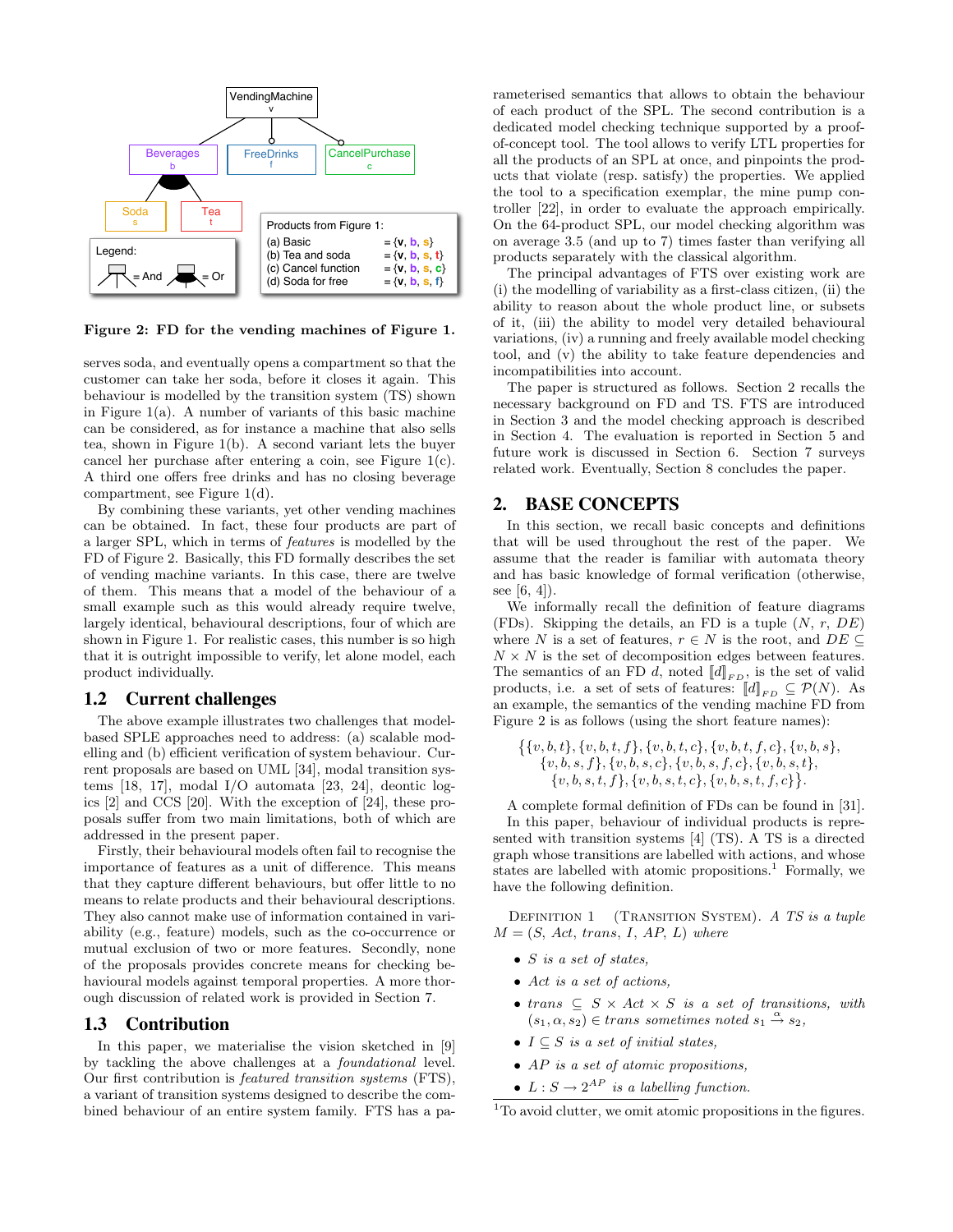An *execution* (also called behaviour) of  $M$  is a non-empty, infinite sequence  $s_0 \alpha_1 s_1 \alpha_2 \ldots$  with  $s_0 \in I$  such that  $s_i \stackrel{\alpha_{i+1}}{\rightarrow}$  $s_{i+1}$  for all  $0 \leq i < n$ . The semantics of a TS, written  $[[t]]_{TS}$ , is given by its set of executions.

In this paper, we mainly focus on two types of properties: (i) regular safety properties and (ii)  $\omega$ -regular properties (among others, LTL properties). We follow the classical automata-based approach to model checking [\[33\]](#page-10-16) which represents the complement of regular safety properties by a finite automaton (FA). Model checking of these properties is thus reduced to reachability in the synchronous product of this automaton and the TS. Similarly, the complement of  $\omega$ -regular properties is classically represented by a Büchi automaton (BA). These properties can then be checked by repeated reachability in the synchronous product. The formal definition for FA and BA is given below. The language of an FA (resp. BA) consists of finite (resp. infinite) words and can be empty (accepts no word).

DEFINITION 2. An FA (resp. BA) is a tuple  $(Q, \Sigma, \delta,$  $(Q_0, F)$  where Q is a set of states,  $\Sigma$  is the alphabet,  $\delta \subseteq$  $Q \times \Sigma \times Q$  the transition relation,  $Q_0 \subseteq Q$  a set of initial states and  $F \subseteq Q$  a set of accepting states. An FA accepts finite words that reach an accepting state, and a BA accepts infinite words that visit accepting states infinitely often.

#### <span id="page-3-0"></span>3. FEATURED TRANSITION SYSTEMS

In order to model the behaviour of each product in the SPL concisely, we draw upon existing approaches [\[12,](#page-10-17) [18,](#page-10-7) [20,](#page-10-11) [24\]](#page-10-9) that create a single parameterised model to be instantiated differently for each product of the SPL. However, in contrast to most approaches, we explicitly relate behaviours to their originating features, and do this at the level of individual transitions.

#### 3.1 Syntax

The syntax of FTS accounts for the fact that adding a feature to a system modifies the behaviour of this system. Consider the vending machine example. Figures [1\(](#page-1-0)b,c and d) show the impact of adding features Tea, CancelPurchase and FreeDrinks, respectively, to a machine serving only soda. Tea adds two transitions (tea and serveTea); CancelPurchase also adds two transitions; and FreeDrinks replaces transitions pay and change by a single transition free as well as open/close by skip.

In order to describe the effects of several features on a system concisely, our approach models a system that contains all features, as well as annotations that indicate which transitions of the model correspond to which feature. To be able to express cases in which a feature removes (rather than adds) transitions, we use a priority relation over alternative transitions.[2](#page-3-1) This leads us to define a featured TS as a TS in which each transition is labelled with a feature, and where a priority relation may be associated to transitions leaving the same state.

The FTS for the vending machine example is given in Figure [3.](#page-3-2) The feature label of a transition is shown next to its action label, separated by a slash. In addition, the transitions are coloured in the same way as the features in Figure [2.](#page-2-0) Intuitively, the FTS captures the impact of all



<span id="page-3-2"></span>Figure 3: FTS of the vending machine.

features in a single diagram. Formally, FTS are defined as follows.

<span id="page-3-4"></span>DEFINITION 3 (ABSTRACT SYNTAX OF FTS). An FTS fts is a tuple fts =  $(S, Act, trans, I, AP, L, d, \gamma, >)$  where

- $\bullet$   $(S, Act, trans, I, AP, L)$  is a TS,
- $d = (N, r, DE)$  is an FD,
- $\gamma: trans \rightarrow N$  is a total function, labelling transitions with features,
- $\bullet$  >  $\subseteq$  trans $\times$ trans is a partial order, defining priorities between transitions.

Transition priorities offer an intuitive way to model cases in which one feature overrides the behaviour of another. If a transition  $t$  labelled with feature  $f$  has priority over transition  $t'$  labelled with feature  $f'$ , this means that products containing both  $f$  and  $f'$  only have transition  $t$ ; they would have both transitions if there were no priority relation. The transition free of the FreeDrinks feature, for instance, has priority over pay (which belongs to the root feature, VendingMachine). The result is that pay will not appear in any product that contains the feature FreeDrinks, such as the one in Figure  $1(d)$  $1(d)$ .<sup>[3](#page-3-3)</sup>

A common modelling pattern is that the behaviour of a child feature (wrt. the FD) overrides the behaviour of its parents. Formally, we can use the decomposition relation DE of the FD (a directed graph), to induce the priority relation of the FTS.

DEFINITION 4 (PRIORITIES INDUCED BY FD). A transition  $s \stackrel{\alpha}{\rightarrow} s_1$  labeled with  $f_1$  has priority over  $s \stackrel{\beta}{\rightarrow} s_2$  labeled with  $f_2$ , written  $s \stackrel{\alpha}{\rightarrow} s_1 > s \stackrel{\beta}{\rightarrow} s_2$ , iff  $f_2$  is an ancestor of  $f_1$ in DE.

The purpose of an FTS is to model the behaviour of the whole SPL. From the FTS, one can obtain the behaviour of one particular product through projection. Intuitively, the diagrams (a), (b), (c) and (d) of Figure [1](#page-1-0) can be obtained by removing selected transitions from Figure [3.](#page-3-2)

Formally, in order to obtain the behaviour of a particular product, one projects the FTS on the corresponding set of features, say  $p \in [d]_{FD}$ . This transformation is entirely syntactical and consists in removing (i) all transitions linked to features that are not in  $p$ , and (ii) all transitions that are overridden by higher priority transitions. The result of the projection is an ordinary TS.

<span id="page-3-1"></span><sup>&</sup>lt;sup>2</sup>In essence, removing a transition corresponds to adding an alternative transition of higher priority.

<span id="page-3-5"></span><span id="page-3-3"></span><sup>3</sup>Since state 2 and transition change become unreachable, they are omitted from the diagram.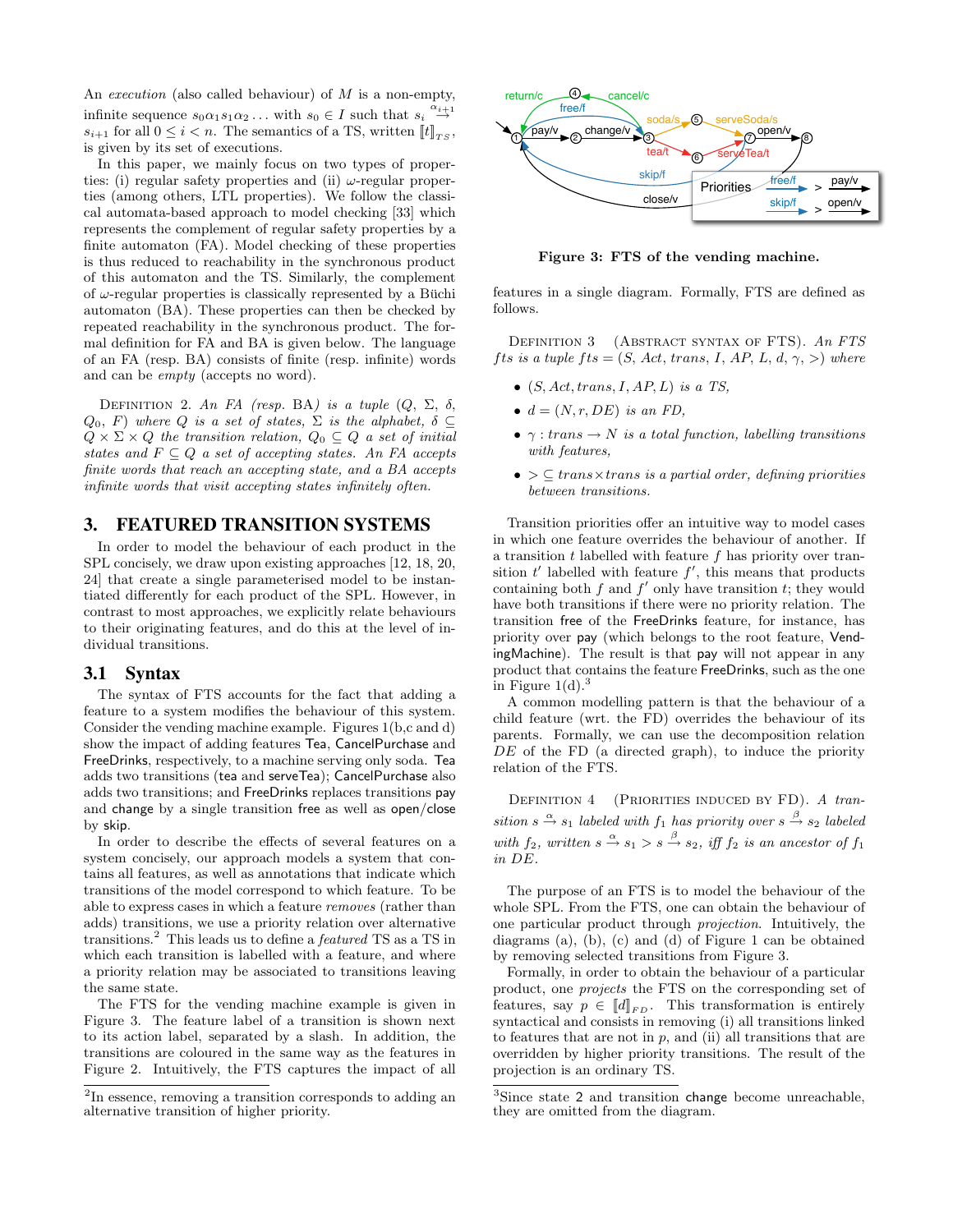DEFINITION 5 (PROJECTION). The projection of an FTS fts to a product  $p \in [d]_{FD}$ , noted fts<sub>|p</sub>, is the TS t = (S,  $Act, trans', I, AP, L$ ) where

$$
trans' = \{ (s_1, \alpha, s_2) | (s_1, \alpha, s_2) \in trans \land \gamma(s_1, \alpha, s_2) \in p
$$
  
 
$$
\land \nexists (s_1, \alpha', s_2') \in trans \bullet \gamma(s_1, \alpha', s_2') \in p
$$
  
 
$$
\land (s_1, \alpha', s_2') > (s_1, \alpha, s_2) \}.
$$

Note that the concept of parallel composition also exists for FTS. If the modelled SPL consists of several processes running in parallel, each process can be modelled as a separate FTS, all sharing the same underlying features and FD. The FTS of the system can then be obtained by composing these processes. For FTS, one can easily adapt the wellaccepted handshake communication model, whereby the execution of parallel processes is synchronised on transitions with shared actions and otherwise interleaved.

#### 3.2 Semantics

Each TS obtained through projection describes the behaviour (see Definition [1\)](#page-2-3) of a particular product of the SPL. The semantics of an FTS is thus the union of the behaviours of the projections on all valid products.

<span id="page-4-0"></span>DEFINITION 6 (SEMANTICS OF AN FTS).

$$
\llbracket fts \rrbracket_{FTS} = \bigcup_{c \in \llbracket d \rrbracket_{FD}} \llbracket fts_{\lvert c} \rrbracket_{TS}
$$

An important observation is that, except for trivial cases, the FTS semantics we just defined is not equal to the usual TS semantics (as given by Definition [1\)](#page-2-3). Formally, there exists an FTS fts for which  $[[fts]]_{FTS} \neq [[TS(fts)]_{TS}$ , where  $TS(fts)$  is the TS obtained by removing  $d, \gamma$  and  $>$  from fts. The vending machine SPL is an example for such an FTS. Indeed, an execution e in which the vending machine would ask the first customer for a coin and offer a free drink to the next one would be part of  $[TS(fts)]_{TS}$ , since in the TS, the choice between pay and free is non-deterministic. Yet, the execution does not correspond to any of the machines in the SPL: these should either always offer free drinks or always require payment, hence  $e \notin [fts]_{FTS}$ . More generally, we have the following theorem.

THEOREM 7 (FTS SEMANTICS VS. TS SEMANTICS).  
\n
$$
\forall fts \bullet [fts]_{FTS} \subseteq [TS(fts)]_{TS}
$$

This theorem illustrates that one cannot simply use classical model checking algorithms directly on an FTS to verify properties for the complete SPL. While this verification might be sound, it is not always complete: by ignoring priorities, it would find false positives. Definition [6](#page-4-0) shows another problem that we have to face when model checking an FTS: the exponential blowup caused by considering all products of the SPL. This adds to the state-explosion problem that already exists in classical model checking.

These considerations justify the need for an FTS-specific model checking algorithm, but before we get there, we need a more operational definition of the FTS semantics.

#### <span id="page-4-1"></span>3.3 Reachability in FTS

A model checker is meant to perform a search in the state space of the FTS and thus needs an execution model that is faithful to the FTS semantics. As we just showed, TS semantics does not apply to FTS. In addition, we want our model checker to indicate the products for which a property does (or does not) hold. To explore the state space of an FTS, a proper execution model thus needs to keep track of products and respect transition priorities.

Consequently, we define the FTS reachability relation  $R_0$ , to be constructed as the state space is explored.  $R_0 \subseteq$  $S \times \mathcal{P}(\mathcal{P}(N))$  is a set of couples  $(s, px)$  such that state s is reachable by the products in  $px$ . In particular, the initial states of the FTS are reachable for all products.

DEFINITION 8. Initially reachable *states of an FTS are* 

$$
Init_0 \stackrel{\triangle}{=} \{ (s, [d]_{FD}) \mid s \in I \}.
$$

Given a state  $s$  reachable by products in  $px$ , a transition leaving s, say  $t = s \stackrel{\alpha}{\rightarrow} s'$ , can be fired for all products if its feature is part of all products in  $px$  and if there is no higherpriority transition  $s \stackrel{\alpha'}{\rightarrow} s''$  that could also be fired. If these conditions hold,  $s'$  is reachable by the same products in  $px$ . In case the conditions do not hold, the transition cannot be fired for all products, that is,  $s'$  will only be reachable by a subset of  $px$  and we proceed as follows:

- If a higher-priority transition  $t'$  could equally be fired, then  $t$  can only be fired for (and thus  $s'$  is only reachable by) the products that do not contain the feature of  $t'$ .
- If the feature of  $t$  is part of some products in  $px$  only, it can only be fired for (and thus  $s'$  is only reachable by) these products.
- If none of the products contains the feature of  $t$ , it cannot be fired at all.

This is formalised in the following definition.

DEFINITION 9. The successors of a state  $s \in S$  reachable by products in  $px \in \mathcal{P}(\mathcal{P}(N))$  can be computed with the following operator

$$
Post_0(s, px) \stackrel{\triangle}{=} \left\{ (s', px') \mid s \stackrel{\alpha}{\to} s' \in trans \land \right\}
$$
  

$$
px' = \left\{ p \in px \mid \gamma(s \stackrel{\alpha}{\to} s') \in p \land \left\{ \gamma(s \stackrel{\alpha'}{\to} s'') \mid s \stackrel{\alpha'}{\to} s'' > s \stackrel{\alpha}{\to} s' \right\} \cap p = \emptyset \right\}.
$$

Let us illustrate this with the vending machine FTS of Figure [3.](#page-3-2) State 1 is an initial state, and thus reachable by all products. From there, the transition pay can only be fired by products containing the feature v (the label of pay), and not containing the feature f (the label of the higher-priority transition free). State 2 is thus reachable by these products only. From state 2, transition change can be fired for all products containing v, and so state 3 is reachable by the same products as state 2.

Recording the set of products would be too expensive. The set of reachable states will be of size  $O(|S| \cdot 2^{2^{|N|}})$ . We propose a more concise representation for a set of products: to state which features the products must have (required features,  $rf$  and which they cannot have (excluded features, ef). This symbolic data structure is defined as follows.

<span id="page-4-2"></span>DEFINITION 10. A triple  $(s, rf, ef) \in S \times \mathcal{P}(N) \times \mathcal{P}(N)$ is a symbolic encoding of a tuple  $(s, px) \in S \times \mathcal{P}(\mathcal{P}(N))$  such that  $[[ (s, rf, ef) ]] \stackrel{\triangle}{=} (s, \{p \in [d]_{FD} \mid rf \subseteq p \land ef \cap p = \emptyset \}).$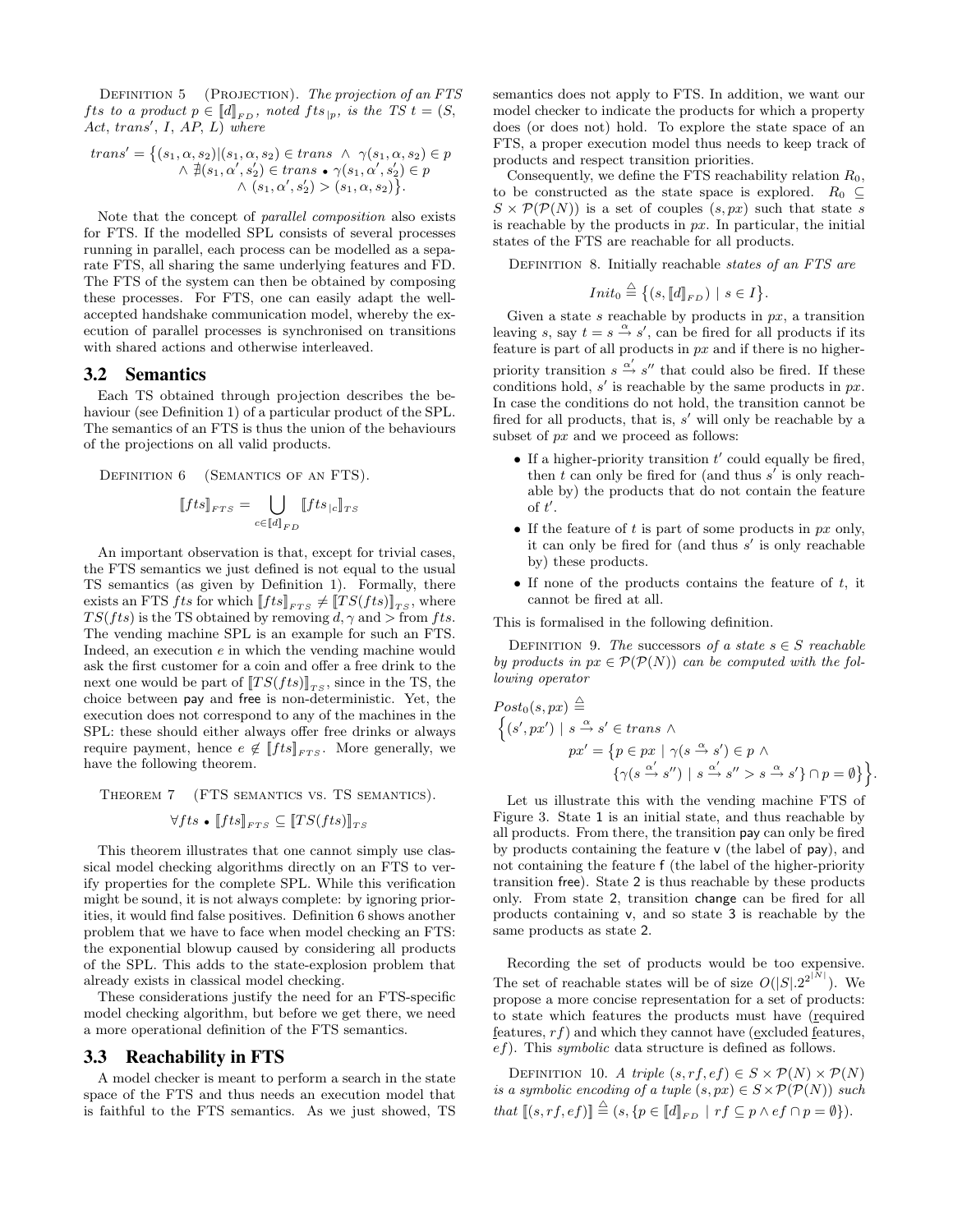The new, efficient reachability relation  $R$  is thus a set of triples  $(s, rf, ef)$ , where the initially reachable states  $(Init)$ and the successors  $(Post)$  are defined as follows.

<span id="page-5-2"></span>DEFINITION 11. In symbolic representation, the initially reachable states of an FTS are Init  $\stackrel{\triangle}{=} \{(s, \emptyset, \emptyset) \mid s \in I\}$ ; the successors of a state  $s \in S$  reachable by products containing features  $rf \subseteq N$  and not containing features  $ef \subseteq N$  are

$$
Post(s, rf, ef) \stackrel{\triangle}{=} \{ (s', rf', ef') \mid s \stackrel{\alpha}{\to} s' \land rf' = rf \cup \{ \gamma(s \stackrel{\alpha}{\to} s') \} \land ef' = ef \cup \bigcup_{s \stackrel{\alpha'}{\to} s'' > s \stackrel{\alpha}{\to} s''} \gamma(s \stackrel{\alpha'}{\to} s'')
$$
  
\land ef' \cap rf' = \emptyset \}

It can easily be shown that the symbolic successor function is equivalent to its explicit counterpart, that is:

THEOREM 12. For any 
$$
(s, rf, ef)
$$
,

$$
Post_0([[s, rf, ef)]] = [Post(s, rf, ef)]
$$

where  $\llbracket . \rrbracket$  is trivially extended to sets of triples.

Using this representation, the size of the reachability relation will be  $O(|S| \cdot 2^{|N|} \cdot 2^{|N|})$ . Since triples with  $rf \cap ef \neq \emptyset$ can be ignored, this shrinks to  $O(|S| \cdot 3^{|N|})$ , which is significantly smaller than what we had previously.

Its size can be further reduced by exploiting the following property: if a state s is known to be reachable by products in  $px$ , then it is also reachable by the products in any subset of px. Formally, if  $(s, px) \in R_0$  and  $(s, px') \in R_0$  with  $px' \subseteq px$ , it is sufficient to only keep  $(s, px)$  in  $R_0$ . More generally, it is sufficient to keep the maximal elements (an antichain) of the partial order induced by the subset relation  $\subseteq$  over  $\{px \mid (s, px) \in R_0\}$  for each state s. In terms of the symbolic representation that we are using, an equivalent partial order can be defined as follows.

DEFINITION 13. For a state  $s \in S$  and a set  $R \subseteq s \times$  $\mathcal{P}(N) \times \mathcal{P}(N)$ , the relation  $\subseteq$  is defined as a partial order over R:  $(s, rf, ef) \sqsubseteq (s, rf', ef') \stackrel{\triangle}{=} (rf \supseteq rf') \wedge (ef \supseteq ef').$ 

With this optimisation, testing whether a state  $s$  is reachable by products in  $px$  cannot be done by just checking whether  $(s, px) \in R_0$ . Indeed, if the state s is reachable by a greater set of products  $px'$  with  $px \nsubseteq px'$ , only  $(s, px')$  will be in  $R_0$ . One therefore has to check whether  $\exists (s', px') \in$  $R \bullet s = s' \land px \subseteq px'.$  In the symbolic representation, for a state  $(s, rf, ef)$ , this boils down to checking whether  $\exists (s', rf', ef') \in R \bullet s = s' \land (s, rf, ef) \sqsubseteq (s', rf', ef').$ 

#### <span id="page-5-0"></span>4. MODEL CHECKING FTS

Our objective is to verify regular and  $\omega$ -regular properties in such a way that (a) if a property is satisfied by the FTS, then it is also satisfied by every product of the SPL, and (b) if a property is violated, the algorithm reports a counterexample (a trace that violates the property) as well as the products of the SPL that violate the property.

This differs from classical model checking algorithms which, in case of a violation, just return the counterexample. In SPL model checking, information about the violating products is needed to help the engineer correct the model.

#### <span id="page-5-1"></span>4.1 FTS model checking scenarios

We first need to define what it means for an FTS to be a model of a temporal property. As stated in the following definition, an FTS satisfies a temporal property if all its projections satisfy the property.

DEFINITION  $14$  (SATISFACTION IN FTS). An FTS fts satisfies a (regular, or  $\omega$ -regular) property  $\phi$ , iff

$$
\forall p \in [\![d]\!]_{FD} \bullet fts_{|p} \models \phi.
$$

Extending the  $\models$  relation, we note this  $fts \models \phi$ .

The FTS model checking problem can now be formalised.

DEFINITION 15 (MC(FTS,  $\phi$ )). Given a property  $\phi$  and an FTS fts,  $MC(fts, \phi)$  returns true iff  $fts \models \phi$ . If  $fts \not\models$ φ, it returns false, a counterexample e, and a non-empty set of products  $px \subseteq [d]_{FD}$  such that  $\forall p \in px \cdot fts_{|p} \not\models \phi$  with e as counterexample.

The basic model checking scenario is analogous to classical model checking: just as the returned counterexample might be one out of many violating traces, the set of violating products is not necessarily complete. In case of a violation, it is therefore not possible to know whether there are products that do satisfy the property. This gives rise to an SPLspecific model checking problem: determine which products satisfy and which violate the property.

DEFINITION 16 (EXTMC(FTS,  $\phi$ )). Given a property  $\phi$ and an FTS fts,  $ExtMC(fts, \phi)$  returns true iff fts  $\models \phi$ . If  $fts \not\models \phi$ , it returns false and a set c of couples  $(e, px)$  where e is a counterexample and px a non-empty set of products such that  $\forall p \in px \bullet fts_{|p} \not\models \phi$ . Furthermore, it holds that

$$
\forall p \in [\![d]\!]_{FD} \bullet p \notin \bigcup_{(e, px) \in c} px \implies fts_{|p} \models \phi.
$$

The last condition of the above definition states that the list of counterexamples has to be exhaustive, i.e. all products that are not mentioned satisfy the property. The procedure thus implicitly returns a set of violating and a set of satisfying products. A further variation of these two scenarios is useful for SPLE: limiting the verification to a subset of the products of the SPL. Basically, both scenarios would take  $px \n\t\subseteq \llbracket d \rrbracket_{FD}$ , the set of products to verify, as an additional parameter. From there on, the definitions are analogous.

#### 4.2 Synchronous product

As stated in Section [2,](#page-2-1) we follow the approach of automata-based model checking [\[33\]](#page-10-16), where regular and  $\omega$ -regular properties are expressed by automata. In this case, model checking is equivalent to checking whether or not the synchronous product of the system with the automaton representing the negation of the property has an empty language.

The synchronous product of an FTS and an automaton is similar to that of a TS and an automaton [\[4\]](#page-10-15). That is, it uses the state labelling (the atomic propositions) of the FTS, and not the transition labels (as the parallel composition does). The difference from the standard definition is that it has to preserve feature labels and priorities of the original FTS.

DEFINITION 17 (SYNCHRONOUS PRODUCT). For an FTS  $fts = (S, Act, trans, I, AP, L, d, \gamma, >)$  and an FA/BA  $a = (Q, \mathcal{P}(AP), \delta, Q_0, F)$ , the synchronous product is an FTS  $fts \otimes a = (S \times Q, Act, trans', I', AP', L', d, \gamma', >')$ , where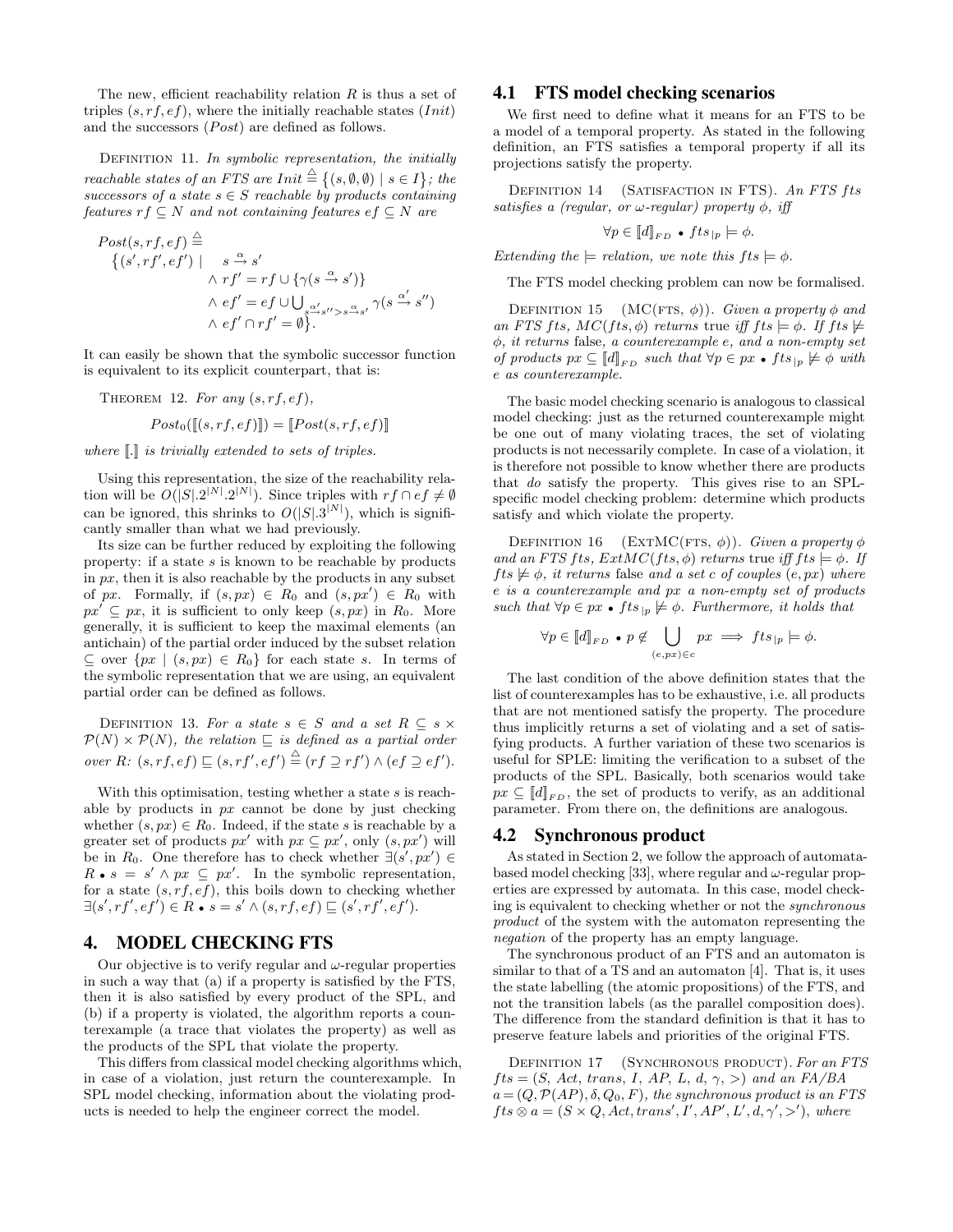- $AP' = Q$  and  $L'(s, q) = q$ , i.e. the new FTS is labeled with the states of the FA/BA,
- $(s, q) \stackrel{\alpha}{\rightarrow} (t, p)$  iff  $s \stackrel{\alpha}{\rightarrow} t \land q \stackrel{L(t)}{\rightarrow} p$ ,

α

•  $I' = \{(s_0, q) \mid s_0 \in I \land \exists q_0 \in Q_0 \bullet (q_0, L(s_0), q) \in \delta \},\$ i.e. the initial states are those that can be reached from an initial state of the FA/BA,

\n- \n
$$
\gamma'\big((s,q)\stackrel{\sim}{\rightarrow'}(t,p)\big) = \gamma(s\stackrel{\alpha}{\rightarrow}t),
$$
\n
\n- \n
$$
(s,q)\stackrel{\alpha'}{\rightarrow'}(t,p) > (s,q)\stackrel{\alpha'}{\rightarrow'}(t',p') \text{ iff } s\stackrel{\alpha}{\rightarrow}t > s\stackrel{\alpha'}{\rightarrow}t'
$$
\n
\n

Note that the synchronous product of an FTS  $fts$  and an automaton  $a$  is an FTS  $fts'$ , not an automaton. Its language, though, can be defined in the same way as for FA/BA in Definition [2.](#page-3-4) The accepting states are the states that are labelled with an accepting state of  $a, \{s \in S \times Q | L'(s) \in F\}$ and the words are the executions  $e \in [fts']_{FTS}$ .

### <span id="page-6-0"></span>4.3 Model checking regular safety properties

To prove that an FTS fts satisfies a regular property  $\phi$ , the latter is negated and transformed into an FA:  $FA(\neg \phi)$ .  $FA(\neg \phi)$  is then composed with the FTS: fts  $\otimes FA(\neg \phi)$ yielding a new FTS  $fts'$  which has to be proven empty. Conversely, to prove that fts violates  $\phi$  is to prove that fts<sup>'</sup> has an accepting run. This boils down to checking whether an accepting state, a 'bad' state s with  $L'(s) \in \overline{F}_{FA(\neg \phi)}$ , is reachable in  $fts'$ .

This is accomplished with a search in the reachability relation  $R$ , as discussed in Section [3.3.](#page-4-1) The easiest way to do this is by computing a fixpoint: the reachable states are the initially reachable states and those that can be reached from them, i.e. the least fixpoint of the successor operator [\[6\]](#page-10-14).

DEFINITION 18. The symbolic reachability relation  $R \subseteq$  $S \times \mathcal{P}(N) \times \mathcal{P}(N)$  for an FTS is defined as

$$
R = \mu X \bullet \text{Init} \cup \text{Post}(X),
$$

where Post is extended to sets of triples as follows:  $Post(x)$  $=\bigcup_{(s,rf,ef)\in x} Post(s,rf,ef).$  The relation can be calculated following Tarski's fixpoint theorem by applying the successor relation until it stabilises, i.e.

$$
R =Init \cup \bigcup_{i \ge 1} Post^i(Init).
$$

Alternatively, one can check reachability directly with a depth-first search (DFS) in the FTS. The advantage of a DFS is that it is more natural to obtain a counterexample for a violated property. Our DFS algorithm is given in the procedure IsReachable (see right column of this page). The procedure takes five parameters so that it can be used for all model checking scenarios identified in Section [4.1:](#page-5-1)

- (i) the FTS, that is:  $fts \otimes FA(\neg \phi);$
- (ii) the set of accepting states of  $FA(\neg \phi)$ :  $F_{FA(\neg \phi)}$ ;
- (iii) a flag instructing the procedure to stop upon discovery of a reachable state: true to compute  $MC(fts, \phi)$  and *false* to compute  $ExtMC(fts, \phi);$
- $(iv/v)$  and the set of products to be verified (using the symbolic representation from Definition [10\)](#page-4-2) in case the property should be checked for a subset of the products only (as discussed in Section [4.1\)](#page-5-1).
- **Input**: An FTS  $fts = (S, Act, trans, I, AP, L, d, \gamma, >),$ a set of accepting states  $F \subseteq AP$ , a flag break instructing to stop upon discovery of a bad state, a set of required (resp. excluded) features  $rf_0$  and  $ef_0$  to delimit the products to explore.
- **Output**: True if a state s with  $L(s) \in F$  was found and a set of quadruplets (state, set of required, set of excluded features, error trace) with the violations, otherwise  $false$ .

| $1 R \leftarrow \{(s_0, r f_0, e f_0) \mid s_0 \in I\};$                         | % reachable states  |
|----------------------------------------------------------------------------------|---------------------|
| 2 $Trace \leftarrow []$ ;                                                        | % current trace     |
| $3 \text{ bad} \leftarrow \emptyset$ :                                           | % set of bad states |
| 4 while $I \neq \emptyset$ do<br>$\mathbb{R}^n$ . The contract of $\mathbb{R}^n$ |                     |

```
\mathbf{5} Take s_0 from I;
```
.

```
6 I \leftarrow I \setminus \{s_0\};
```

```
7 | push((s_0, rf_0, ef_0), Trace);8 while Trace \neq || do
```

```
9 (s, rf, ef) \leftarrow top(Trace);
```

```
10 | if L(s) \in F then
11 | | bad \leftarrow bad \cup \{(s, rf, ef, Trace)\};
```

```
12 if break then return true, bad
```

```
13 end
```
 $unvisited \leftarrow$  $\sqrt{2}$  $\int$  $(s', rf', ef') \in Post(s, rf, ef)$  $\begin{picture}(20,20) \put(0,0){\dashbox{0.5}(10,0){ }} \put(10,0){\dashbox{0.5}(10,0){ }} \put(20,0){\dashbox{0.5}(10,0){ }} \put(30,0){\dashbox{0.5}(10,0){ }} \put(40,0){\dashbox{0.5}(10,0){ }} \put(50,0){\dashbox{0.5}(10,0){ }} \put(60,0){\dashbox{0.5}(10,0){ }} \put(60,0){\dashbox{0.5}(10,0){ }} \put(60,0){\dashbox{0.5}(10,0){ }} \put(60,0){\dashbox{$  $\sharp(s', rf'',ef'') \in R$  $\bullet$   $(s', rf', ef') \sqsubseteq (s', rf'', ef'')$  $\mathcal{L}$  $\mathcal{L}$  $\left| \right|$ 

;

```
\mathcal{L}15 if unvisited = \emptyset then
```
16 | |  $pop(Trace)$ 

 $17$  else

```
18 | | Take (s', rf', ef') \in unvisited;
```

```
\begin{array}{|c|c|c|}\hline \textbf{19} & A \leftarrow max_{\sqsubseteq}(R \cup \{(s', rf', ef')\}); \hline \end{array}
```

```
20 \vert push((s',\overrightarrow{rf}',ef'),Trace)
```
 $21$  end

14

```
22 end
```

```
23 end
24 return (bad \neq \emptyset), bad
```

```
Procedure IsReachable(fts, F, break, rf_0, ef_0)
```
With these parameters, the procedure checks whether there is a trace violating  $\phi$  and thus returns true iff  $MC(fts, \phi)$ (resp.  $ExtMC(fts, \phi)$ ) is false. The violating products are then returned in the compact symbolic representation.

The procedure basically computes the symbolic reachability relation defined in Section [3.3.](#page-4-1) It maintains the set of reachable states  $R$ , a stack  $T$  of triples  $(s, rf, ef)$  and a set of property violations bad. The initial states are always reachable for all products that are going to be verified, and  $R$  is initialised accordingly (line 1). The procedure iterates over the initial states (line 4) and performs a DFS for each of them (line 8). It first checks whether the current state is bad (line 10); if it is, the current trace (that is, the counterexample) and the products for which the bad state is reachable  $(rf, ef)$  are saved (line 11). If the *break* flag is set, the procedure will terminate here (line 12).

The procedure continues by calculating the set of unvisited successors of the current state (line 14). This calculation uses the *Post* operator from Definition [11](#page-5-2) to determine the successors, and filters out those that are already in R (with the antichain optimisation discussed in Section [3.3\)](#page-4-1). If all successors were visited, the procedure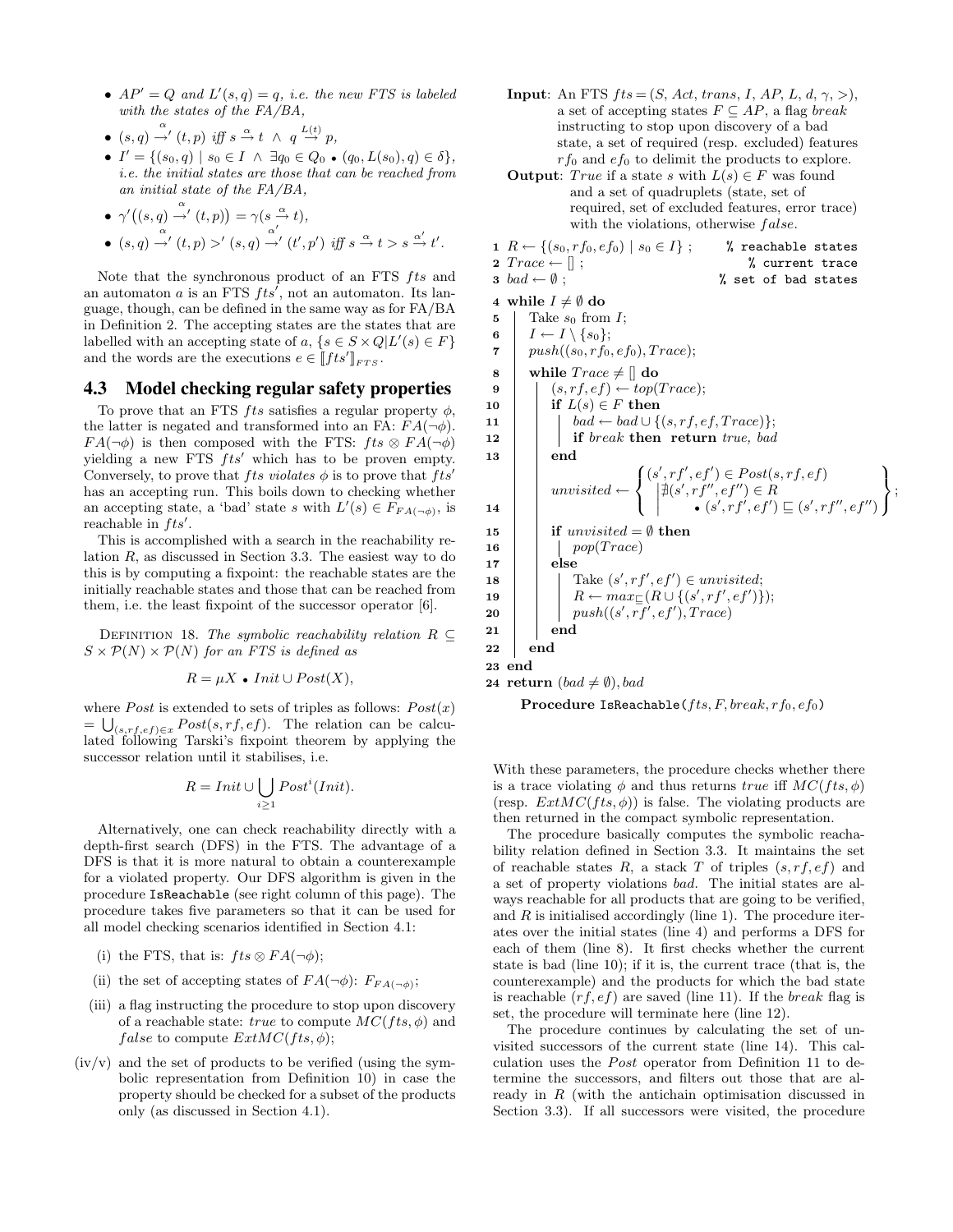backtracks (line 16). Otherwise the search proceeds with one of the successor states, which is added to  $R$  (line 19) again using the antichain optimisation detailed in Section [3.3](#page-4-1) (intuitively,  $max_{\square}$  removes the redundant triples from R).

In its current form, the procedure does not take the structural information of the FD into account. This means that a symbolic couple  $(rf, ef)$  might designate also some invalid products of the FD, but would be considered during the DFS regardless. The DFS would thus visit states that are not actually reachable. While this overhead could be deemed acceptable, it is a problem if the procedure finds an alleged bad state that is actually not a bad state because it does not belong to a valid product. In order to address this, one could easily add a validity check after line 14 so that only unvisited states valid wrt. the FD are kept, i.e.  $\{(s, rf, ef) \mid \exists p \in [d]_{FD} \bullet rf \subseteq p \land ef \cap p = \emptyset\}.$  A straightforward and efficient implementation of this check can be done with a SAT solver [\[27\]](#page-10-18).

#### **4.4** Model checking  $\omega$ -regular properties

Verification of an  $\omega$ -regular property  $\phi$ , e.g. expressed in LTL, is similar. The property is negated and transformed into a BA:  $BA(\neg \phi)$ . This BA composed with the FTS to be checked, yielding a new FTS:  $fts' = fts \otimes BA(\neg \phi)$ , has to be proven empty [\[33\]](#page-10-16). The difference wrt. the previous case is the Büchi acceptance condition which requires that an accepting (bad) state be visited infinitely often.

Algorithmically, this can again be done by a search in the reachability relation  $R$ . A bad state has to be found that is reachable from an initial state (as before) and reachable from itself (on a cycle). While this could be done by a fixed-point calculation [\[15\]](#page-10-19), we propose a DFS-based approach for the reasons stated above. Due to space restrictions, we omit the details of the algorithm, called IsPersistent hereafter. The principal differences from the classical model checking algorithm are sufficiently illustrated in Section [4.3.](#page-6-0) IsPersistent performs a double DFS [\[11\]](#page-10-20): the outer DFS searches for a reachable bad state (identical to IsReachable) and once one is found, an inner DFS checks whether the state is on a cycle. The optimisations of Section [3.3](#page-4-1) (symbolic representation of products, antichain for the reachability relation) are used for both the inner and the outer DFS.

The procedure takes the same parameters as IsReachable (except that  $\neg \phi$  is translated into a BA), and has the same return values: true if the property is violated, and false if it is satisfied. Since the procedure checks persistence instead of mere reachability, its counterexample is an infinite trace: the prefix of the trace consists of the transitions that lead to the bad state (found in the outer DFS) while the remainder consists of the transitions leading back to itself (found in the inner DFS), which can be repeated indefinitely.

## <span id="page-7-0"></span>5. EVALUATION

#### 5.1 Theoretical evaluation

The bottleneck of automata-based model checking is the construction of the BA that accepts the negation of the property  $\phi$  to be checked. LTL model checking by automatabased techniques is therefore  $O(|TS| \cdot 2^{|\phi|})$ . Furthermore, the LTL model checking problem is PSPACE-Complete [\[30\]](#page-10-21).

LTL model checking of an FTS with  $n$  features against a property  $\phi$  with our algorithm is  $O(|FTS|.2^{|\phi|+nlog9})$ . That is, the complexity of IsPersistent,  $O(|FTS|.9^n)$ , multi-

plied by the factor  $2^{|\phi|}$  for the LTL to BA translation. The complexity of IsPersistent is the same as for IsReachable and obtained as follows. The loop at line 8 will explore the reachability relation, it is thus  $O(|FTS|.3^n)$ . In that loop, line 14 is the most costly step:  $O(3^n)$  since it has to go through the fragment of the reachability relation belonging to a single state (although we believe that an efficient implementation could reduce that to  $O(2^n)$ ). The complexity of IsPersistent follows from that, since it basically executes two such DFS (double DFS optimisation [\[11\]](#page-10-20) can be used for FTS, too). Just as in LTL model checking, the procedure is thus linear in the size of the state space. The FTS LTL model checking problem is also PSPACE-Complete, by an argument similar to [\[30\]](#page-10-21).

#### 5.2 Empirical evaluation

We implemented the FTS model checking technique described in the previous section in Haskell, a functional programming language. The  $\text{tool}^4$  $\text{tool}^4$  comes in the form of a library that can be loaded into a Haskell interpreter to be accessed through a command line interface, or compiled to perform verifications in batch mode. The advantage of using Haskell is its pervasive use of lazy evaluation and the natural translation of mathematical formulae into program code. The tool interfaces with  $ltt12ba$ <sup>[5](#page-7-2)</sup> based on [\[19\]](#page-10-22), to automate the translation from LTL to BA, and uses  $Graphviz^6$  $Graphviz^6$  to render FTS graphically.

In order to evaluate our approach, we conducted a study of examples found in the literature (see [\[7\]](#page-10-23)). Here, we report on the analysis of the mine pump controller exemplar [\[22\]](#page-10-13). The purpose of the system is to keep a mine shaft clear of water while avoiding the danger of a methane related explosion. It consists of a water pump, a sensor measuring the water level and a sensor measuring the abundance of methane in the mine. The system is supposed to activate the pump once the water level reaches a preset threshold, but only if the methane is below a critical limit.

The system, as designed in [\[22\]](#page-10-13), is composed of a base system, base, and three high level features: c, a command interface that (de)activates water regulation; m, a methane alarm interface; and l, the water regulator itself. The system and its environment are modelled with five separate FTS (detailed in [\[7\]](#page-10-23)): the main FTS represents the control structure of the program, a second FTS models the changes to the system state, and three other FTS model the state of the environment: the water level, the methane level and the state of the pump. The system FTS is the parallel composition of these FTS. It has 457 states and 1306 transitions, and the priority relation is empty. We introduce variability by modelling c and a as optional features. With only these high level features, the SPL has four products. Counting all products explicitly, the system has 1828 states and 4612 transitions. In a second step, we introduced more variability by further decomposing the high level features. Transitions in the main FTS were just labelled differently; no transitions were added or removed. This second SPL has nine features and 64 products. The explicit count here is 29760 states and 69856 transitions.

We used our prototype to prove properties such as those

<span id="page-7-1"></span><sup>4</sup>Download at <www.info.fundp.ac.be/~acs/fts>

<span id="page-7-2"></span><sup>5</sup> <www.lsv.ens-cachan.fr/~gastin/ltl2ba>

<span id="page-7-3"></span> $^6$ <www.graphviz.org>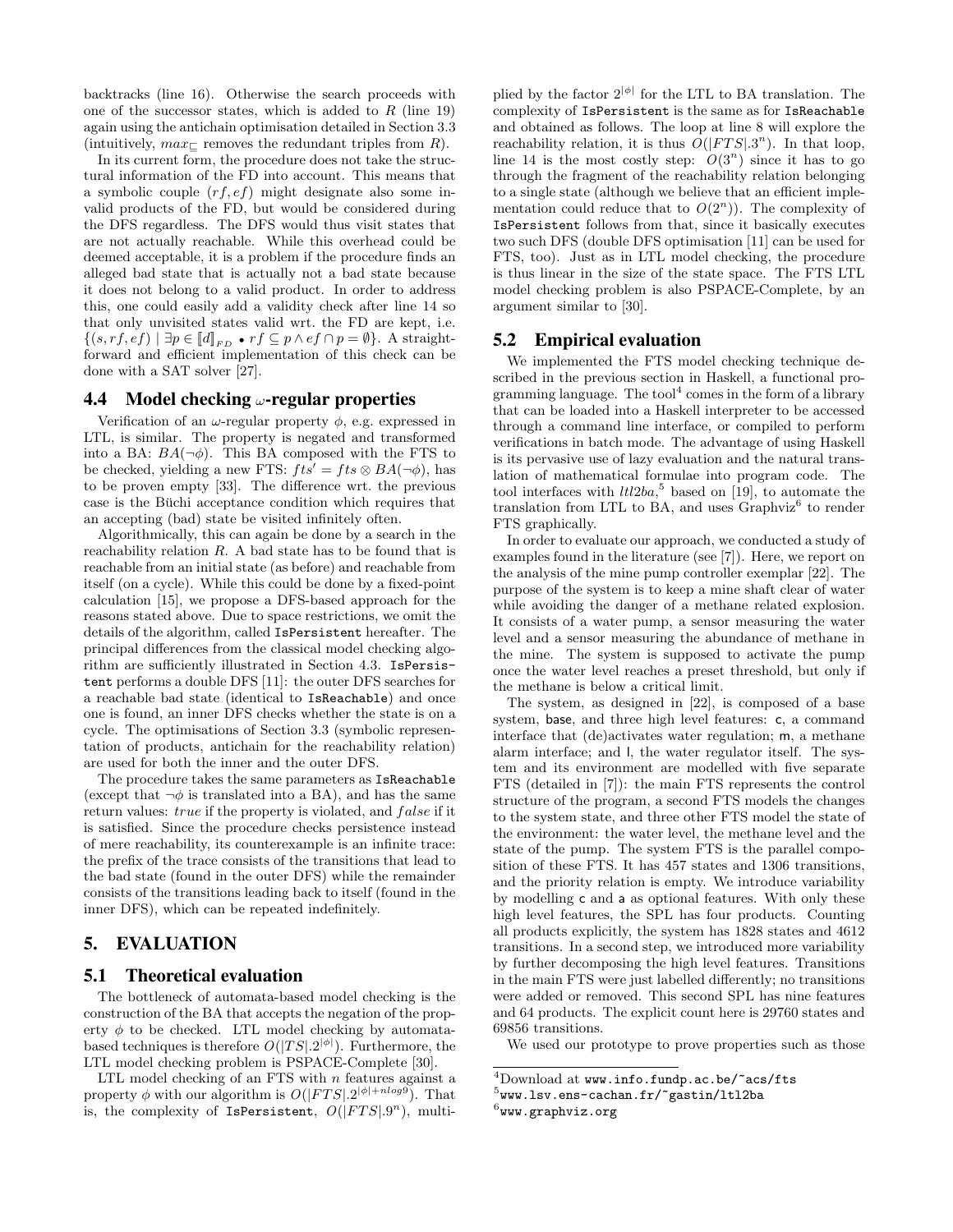<span id="page-8-3"></span>Table 1: Benchmark results for exhaustive counter example search  $ExtMC(\text{FTS}, \phi)$ .

| 4 features, 4 products                                                                                                   |  |           |                          |           | 9 features, 64 products |                        |        |
|--------------------------------------------------------------------------------------------------------------------------|--|-----------|--------------------------|-----------|-------------------------|------------------------|--------|
| Formula $\phi$                                                                                                           |  | Cur.      |                          | Our Diff. | Cur.                    | Our Diff.              |        |
| $\overline{(1.1) \Box \Diamond (start \land \bigcirc msg \land (methane \Rightarrow palarm))}$                           |  | 9.389 s   | $5.563 \text{ s}$ $1.69$ |           | $57.706$ s              | 8.162 s 7.07           |        |
| $\Rightarrow (\Box \Diamond (methane \Rightarrow \Diamond pumpoff))$                                                     |  |           |                          |           |                         |                        |        |
| $(1.2) \quad \neg \Box \Diamond (start \land \bigcirc msg \land (methane \Rightarrow \Diamond palarm))$                  |  |           | 25.741 s 37.663 s        | 0.68      | 138.970 s               | $102.716$ s            | - 1.35 |
| $(1.3) \Box \Diamond (start \land \bigcirc msg) \Rightarrow \Box (pumpon \Rightarrow \Diamond running)$                  |  | $5.084$ s | $4.308$ s                | 1.18      | $13.716$ s              | 5.317 s 2.58           |        |
| $(1.4) \quad \Box \Diamond (msq \land \bigcirc level) \Rightarrow \Box \Diamond (lowwater \Rightarrow \Diamond pumpoff)$ |  | 4.970 s   | $4.156$ s                | 1.20      | 16.450 s                | $4.926$ s              | - 3.34 |
| $(1.5) \Box \Diamond (msq \land \bigcirc level \land ready)$                                                             |  | $5.172$ s | $4.462$ s                | 1.16      | 14.981 s                | $5.033 \text{ s}$ 2.98 |        |
| $\Rightarrow \Box((higher \land \Box!methane) \Rightarrow \Diamond pumpon)$                                              |  |           |                          |           |                         |                        |        |
| $(1.6) \Box \Diamond (msg \land \bigcirc level \land ready)$                                                             |  | $5.437$ s | $4.405$ s                | 1.23      | 17.741 s                | $4.914$ s              | -3.61  |
| $\Rightarrow \Box((higher \land !math) \Rightarrow \Diamond pumpon)$                                                     |  |           |                          |           |                         |                        |        |

identified in [\[1\]](#page-10-24) for both SPLs, comparing the performance of the classical model checking algorithm (also implemented in the tool) to our method. All benchmarks were run on a MacBook Pro with a 2,4 GHz Core 2 Duo processor and 4 Gb of RAM; the library was compiled using GHC.[7](#page-8-2) Each benchmark comprises the construction of the BA, the computation of the parallel composition, of the synchronous product and of an exhaustive counterexample search. The reported runtime is the average of three executions. The results are listed in Table [1,](#page-8-3) where  $\checkmark$  (resp.  $\checkmark$ ) means property satisfied (resp. violated), 'Cur.' is the time needed to verify all products separately with the classical algorithm, 'Our' is the runtime of our algorithm, and 'Diff.' the speedup factor.

Property  $(1.1)$ , for instance, requires that "the pump shall" eventually be off when the methane level is critical." The formal property needs a fairness assumption:  $\Box \Diamond start \wedge \Diamond$  $\bigcirc$ *msg* forces the system to progress, preventing traces that only contain environment transitions. And  $\Box\Diamond$ *methane*  $\Rightarrow$ palarm is the assumption that in case of critical methane, the system will eventually be notified with an alarm message. Property (1.2) is used to check that the assumption actually holds for some products. This assumption indeed holds for products that have features base and m, which means that property (1.1) also holds for these products.

These results show that even with a very low number of products, our approach achieves an average 20% improvement over classical algorithms. Exceptions appear in cases where the number of counterexamples is high, such as for property (1.2). However, the gains over the classical approach increase dramatically with the number of products. With 64 products (which still isn't large), we are on average 3.5 times faster, up to 7 times faster for property (1.1). Furthermore, the results show that our approach, as opposed to the classical one, scales with the number of products. It is noteworthy that both implementations are rather naive and do not make use of known optimisation techniques. Their primary purpose is to benchmark the speedup resulting from our algorithms. These initial results are encouraging and motivate us to pursue further evaluations and optimisations. Other future work is described in the next section.

## <span id="page-8-1"></span>6. FUTURE WORK

A natural generalisation of FTS would be to label each transition with a Boolean expression over the set of features, in the spirit of [\[12,](#page-10-17) [13\]](#page-10-25). Definition [5](#page-3-5) (projection) would have to be adapted so that a transition becomes part of the projected TS only if the interpretation of the product satisfies its Boolean expression. This would provide greater flexibility when modelling. For instance, one could express situations in which a transition belongs to several features. Conceptually, such an extension is straightforward. The reachability relation will consist of couples  $(s, b)$  where s is a state and b is a Boolean expression characterising the products in which s is reachable. There are no fundamental changes required in the algorithms, although an efficient implementation would have to use BDDs or a SAT solver.

This paper assumes that the state-space of the SPL is given in the form of a single (or multiple parallel) FTS. While this is not a problem for illustrative examples and small cases, one may question the applicability to industrial systems. This is why we are planning to define translations from high-level modelling languages, such as Statecharts and Promela, to FTS. The intention of the present work is to lay the foundations of formal verification of SPL, we thus do not expect an engineer to model directly in FTS.

Even if the engineers use a high-level modelling language, it is likely that the full specification of an SPL cannot be created as a single model. We are thus also exploring merging techniques, which create an FTS of the SPL based on the TS fragments of high-level features [\[9\]](#page-10-12).

### <span id="page-8-0"></span>7. RELATED WORK

SPL-specific approaches. Before we examine each related approach in detail, we note that they can be broadly categorised along two lines. On the one hand, there are approaches that provide a modelling language with verification mechanisms [\[18,](#page-10-7) [20,](#page-10-11) [24\]](#page-10-9), as we do, and others that just provide the modelling language. Among the latter, there are a number of formal approaches that do not provide mechanisms for the verification of temporal properties [\[23,](#page-10-8) [17,](#page-10-5) [16,](#page-10-26) [2,](#page-10-10) [32\]](#page-10-27) as well as UML-based approaches [\[34,](#page-10-6) [12,](#page-10-17) [13,](#page-10-25) [26\]](#page-10-28) where family models can be used to syntactically derive the model of a specific product, but not be verified against temporal properties. One the other hand, one can distinguish between approaches that consider variability as a first-class citizen [\[12,](#page-10-17) [13,](#page-10-25) [24,](#page-10-9) [26\]](#page-10-28) and those that express variability as part of the behavioural model [\[34,](#page-10-6) [18,](#page-10-7) [23,](#page-10-8) [17,](#page-10-5) [20,](#page-10-11) [16,](#page-10-26) [32,](#page-10-27) [2\]](#page-10-10). In [\[3\]](#page-10-29), Bachmann et al. propose orthogonal variability modelling (OVM), a modelling paradigm that consists in documenting variability as first-class citizen in a separate model, which is related to the other (e.g., data or behavioural) models, called base models. We believe that OVM has a number of important benefits, the most important being a clear separation of concerns. Approaches that represent variability as part of the behavioural model are problematic for several

<span id="page-8-2"></span> $^7$ <www.haskell.org/ghc>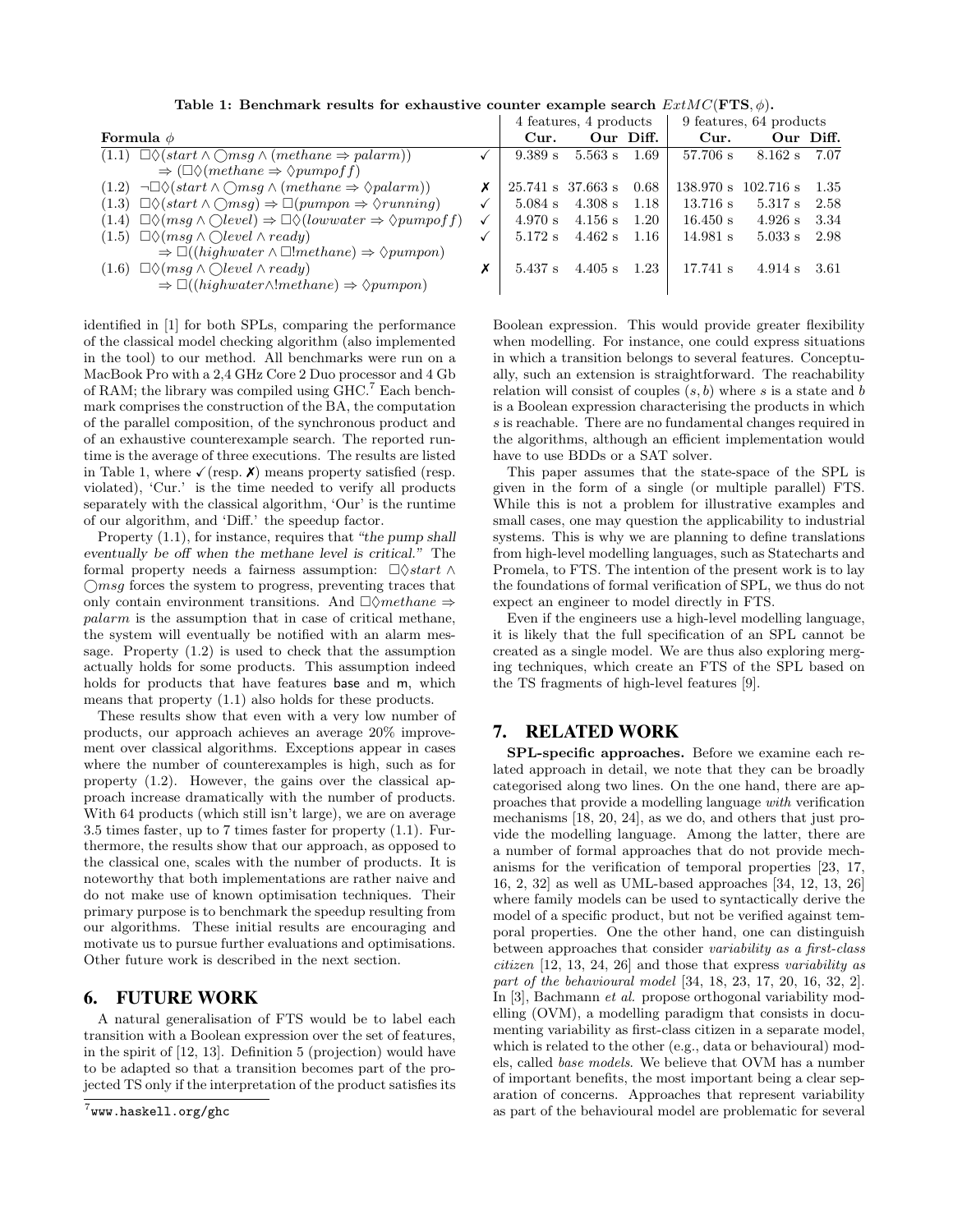reasons. Firstly, they bury variability information inside a behavioural model although variability crosscuts all kinds of models, not only behaviour. Secondly, when variability information is scattered across base models, the variability in these models has to be kept in sync. For instance, as the product line evolves, optional functionality might become mandatory, requiring similar changes in all base models. Thirdly, variable artefacts in these approaches do not have an identity other than what is provided by the modelling language, making it hard to explicitly capture the notion of a product as a set of features or decisions.

Ziadi et al. [\[34\]](#page-10-6) propose a UML profile for variability with stereotypes for optionality, alternatives and refinement (called 'virtuality'). This profile can be used to model product line behaviour with UML sequence diagrams. The approach does not provide verification mechanisms nor does it use a first-class variability approach.

Czarnecki et al. [\[12,](#page-10-17) [13\]](#page-10-25) propose a pruning-based approach to UML modelling of SPL that separates variability from the base models. They propose to annotate model fragments with 'presence conditions', i.e. Boolean expressions over features that define to which products a fragment belongs. The authors do not deal with semantic issues and only verify syntactical correctness of possible projections.

Larsen *et al.* propose modal  $I/O$  automata as a way to model configurable components and provide a formal notion of compatibility between components [\[23\]](#page-10-8). Their notion of variability is limited to that of variable component interfaces and the approach does not deal with the problem of specifying variable behaviour in order to verify temporal properties.

Modal transition systems (MTS) were first proposed by Fischbein et al. [\[18\]](#page-10-7) to model SPL behaviour. Transitions in an MTS are mandatory or optional. An MTS thus specifies a family of behaviours since optional transitions may or may not be fired when executing. Similarly to our approach, a single MTS model check allows to verify all possible products at once. Yet, MTS lack the notion of feature and priority between transitions. Intuitively, they execute without a memory of the decisions taken.

Fantechi and Gnesi [\[17,](#page-10-5) [16\]](#page-10-26) extended this approach by introducing explicit variability operators into MTS, similar to the way Ziadi et al. did for UML. In addition to optionality, they allow to specify cases in which  $i..j$  outgoing transitions may be taken. This proposal does not overcome the inherent MTS limitation that individual variation points are unrelated. Asirelli et al. show how an MTS can be completely characterised with deontic logic formulae [\[2\]](#page-10-10), which means that deontic logic is as expressive as MTS and could be used as a specification language as well.

Gruler et al. propose PL-CCS, a variant of CCS extended with a product line variant operator that allows to model an alternative choice between two processes [\[20\]](#page-10-11). The goal of their verification procedure is similar to ours: verify all systems of the product line at once. However, their model checking procedure is only sketched and, as far as we know, no implementation is available. Also, their properties have to be expressed with multi-valued modal  $\mu$ -calculus, whereas we use the more widely accepted LTL. Moreover, we do not introduce a new operator, making it easier to adapt existing tools for our approach. Finally, we believe that modelling variability with the alternative choice operator can result in verbose descriptions since common parts of the alternatives have to be duplicated; see [\[7\]](#page-10-23) for a side-by-side comparison of FTS and PL-CCS using the example from Gruler et al.

Model checking of CTL properties in SPLE is addressed by Lauenroth et al. with an approach based on automata labeled with features [\[24\]](#page-10-9). While similar to FTS, their modelling language does not support priorities between features, and uses a non-standard definition of the parallel composition (which adds transitions that were not in the original automata). Their algorithms are of higher computational complexity:  $O(|\phi|, |A|!) = O(|\phi|, |A|^{|A|}),$  where |A| is the size of the (generally huge) state space.

For safety analysis in SPLE, Liu et al. [\[26\]](#page-10-28) use Statecharts to model (parts of) SPL components. As in [\[12,](#page-10-17) [13\]](#page-10-25), instances can be derived syntactically by pruning. Each possible instance is manually run against a bad scenario to check whether or not it may occur. There is no support for verification of arbitrary temporal properties.

Other approaches. In addition to the above, there is a body of related research in the field of feature interaction detection [\[5\]](#page-10-30). The purpose of these approaches is to detect and manage incompatibilities, called harmful interactions, between features (mostly in telecommunication systems). Feature interaction research lacks the product line perspective: their techniques generally focus on pair-wise checks and do not deal with the problem of an exponential number of possible feature combinations. Also, their purpose is generally not the verification of behavioural models against arbitrary properties. An exception is the approach by Plath and Ryan [\[29\]](#page-10-31), which allows verification of arbitrary properties, but is restricted to pair-wise checks.

A compositional approach for CTL model checking is proposed by Li et al. [\[25\]](#page-10-32). A feature automaton can be attached to two precisely defined interface states of the base system. The advantage of this approach is that each feature can be verified in isolation. The disadvantage is lost expressiveness: features can only add sequentially at the interface and not at several places at the same time. Furthermore, features cannot remove transitions or states.

Morin et al. propose a method to check for inconsistencies between features in adaptive systems [\[28\]](#page-10-33). Instead of verifying all possible combinations at design time, they verify a feature combination when it is activated at runtime, which is prevented in case of an inconsistency. However, their verification only covers structural properties of the system.

In the context of workflow modelling, van der Aalst et al. propose workflow templates that contain variation points [\[32\]](#page-10-27). The authors propose a technique for configuring workflow models incrementally, continuously verifying that they are deadlock free. Their approach does not generalise to checking arbitrary user-defined properties.

## <span id="page-9-0"></span>8. CONCLUSION

This paper lays the foundations for scalable modelling and efficient verification of software product lines. We introduced FTS, featured transition systems, a formalism designed to describe the combined behaviour of a whole system family. While allowing to model very detailed behavioural variations, FTS leverages on treating features as first-class abstractions and supports separation of concerns. A toolsupported model checking technique allows to verify FTS against temporal properties. Thereby, we can verify all the products of a family at once and pinpoint the products that violate properties. An empirical evaluation showed substantial gains over individual product verification. The source